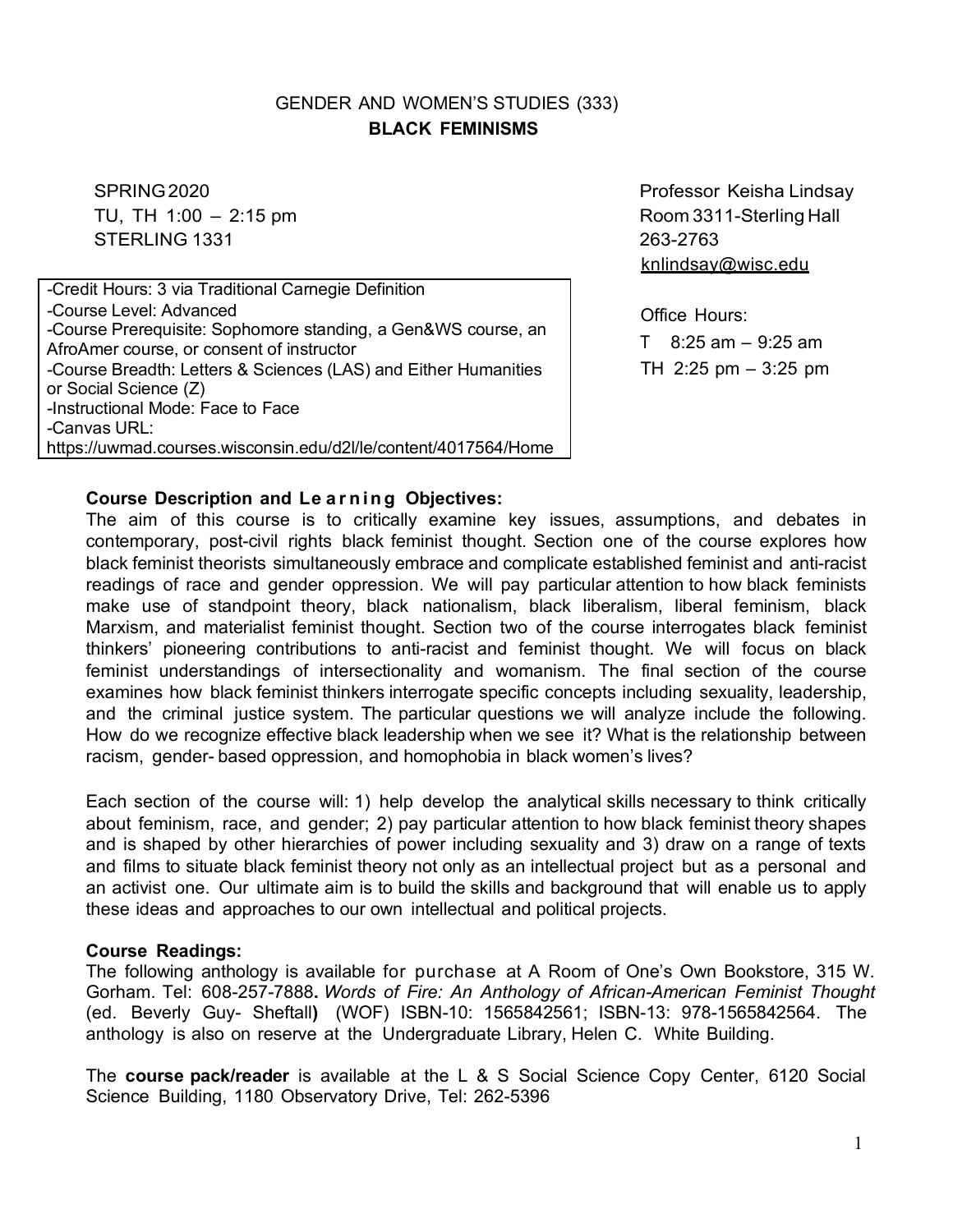#### **Course Requirements:**

1. Attending class and participating in class discussion (10%)

You must sign the sign-in sheet at the beginning of every class, except for the first class when I will take attendance. **You are allowed two absences without explanation**. Any absences greater than this number will drop your total participation grade by one full letter grade regardless of the extent to which you participate in class discussions. If you miss more than half of all of the class meetings without the instructor's permission you will receive a failing grade for the course.

2. Reflection Papers (15%)

You will submit two reflection papers during the semester. Use reflection papers to comment on anything that you find contradictory, controversial, confusing or otherwise noteworthy in each of the assigned readings for a given class session. Your papers may seek clarification of particular terms or ideas; they may challenge the author(s)' presumptions; they may interrogate the implications of the author(s)' claims; or they may attempt to relate assigned readings to materials beyond the course. **Please end each of your reflection papers with two specific questions for class discussion**. Reflection papers are intended to keep you engaged with the readings. They should not be used to provide summaries of the assigned texts. Each paper must be between 250 to 275 words long.

We will use Canvas for reflection papers. You can access Canvas from the University of Wisconsin's home page. Please cut and paste your papers directly into the relevant text box (no attachments). Reflection papers are due at **noon** via Canvas on the **day before** class. You must be present in class to solicit responses to and receive credit for your reflection papers. If you are absent you must write an additional reflection paper (and be present in class to discuss it) in order to receive "make up" credit.

- 3. Mid-Term Essay (35%) Your 5-6 page mid-term essay (hard copy only) is **due on** *MARCH 9 AT 1:00 PM.*
- 4. Final Essay (40%) Your 7-8 page final essay (hard copy only) is **due on** *MAY 4 AT 1:00 PM.*

**Classroom Conduct: Laptops and smartphones are allowed if and when they are used to access assigned readings and other class materials. Please do not use your laptops and smartphones to text or to browse the web. Our aim is to foster a non-distracting and intellectually productive learning environment**. If you are found using the above devices in an unauthorized manner your class attendance will be "zeroed" for the day in question.

*Email Communication* **-** I aim to respond to student emails within a 24 hours, Mon- Fri.

*Statement on Grade Related Questions and Appeals -* If you have questions about a grade, please speak to me first. If the question is not resolved, speak with the Chair, Aili Tripp, who will attempt to resolve the issue informally and inform you of the Appeals Procedures if no resolution is reached informally. I will only discuss questions about grades during office hours or by appointment – not over email or before/after class. Final grades will be determined according to the following official UW grading scale: A 93-100; AB 88-92; B 83-87; BC 78-82; C 70-77; D 60-69; F below 60.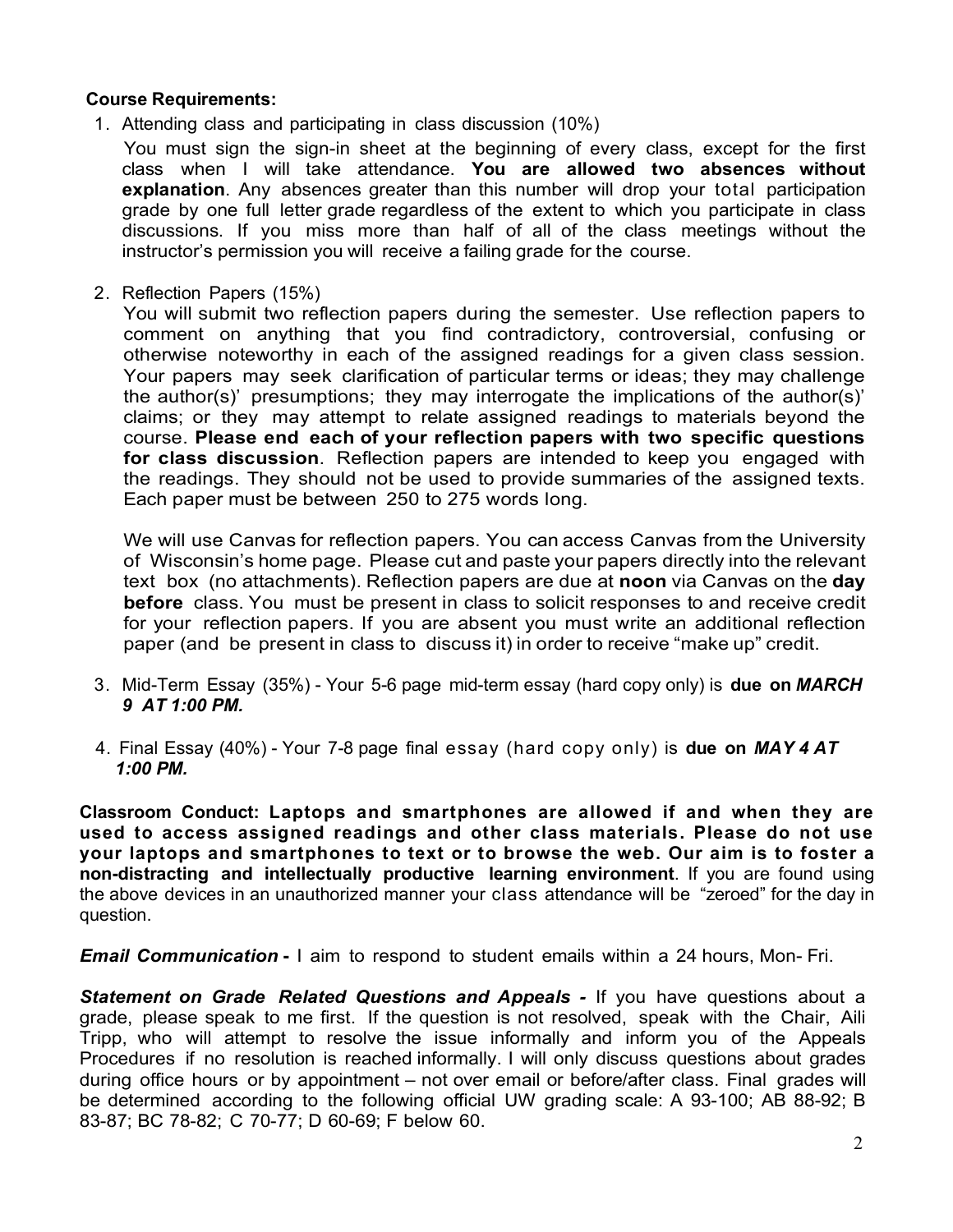*Late Paper Policy -* Papers and exams turned in late will be penalized by ten (10) Percentage points for each 24-hour period after the due date.

*Academic Misconduct (Plagiarism and Cheating) -* By enrolling in this course, each student assumes the responsibilities of an active participant in UW-Madison's community of scholars in which everyone's academic work and behavior are held to the highest academic integrity standards. Academic misconduct compromises the integrity of the university. Cheating, fabrication, plagiarism, unauthorized collaboration, and helping others commit these acts are examples of academic misconduct, which can result in disciplinary action. This includes but is not limited to failure on the assignment/course, disciplinary probation, or suspension. Substantial or repeated cases of misconduct will be forwarded to the Office of Student Conduct & Community Standards for additional review. For more information, refer to studentconduct.wiscweb.wisc.edu/academic-integrity/.

*Writing Center* **-** For additional help with papers, visit the Writing Center at any stage during the writing process. Stop by 6171 Helen C. White, call for an appointment (608- 263-1992), or consult the Center's resources online at www.wisc.edu/writing/.

*Accessibility -* The University of Wisconsin-Madison supports the right of all enrolled students to a full and equal educational opportunity. The Americans with Disabilities Act (ADA), Wisconsin State Statute (36.12), and UW-Madison policy (Faculty Document 1071) require that students with disabilities be reasonably accommodated in instruction and campus life. Reasonable accommodations for students with disabilities is a shared faculty and student responsibility. Students are expected to inform faculty [me] of their need for instructional accommodations by the end of the third week of the semester, or as soon as possible after a disability has been incurred or recognized. Faculty [I], will work either directly with the student [you] or in coordination with the McBurney Center to identify and provide reasonable instructional accommodations. Disability information, including instructional accommodations as part of a student's educational record, is confidential and protected under FERPA.

### **Section One: Roadmaps**

#### **Introduction - The Why and How of Black Feminist Theory?**

January 21:

-Meet and Greet/Syllabus Review

January 23: -bell hooks. "Black Women Shaping Feminist Theory**"** (WOF) -Brittney Cooper. "Love No Limit: Towards a Black Feminist Future (In Theory)"

#### **Liberty, Equality, and Justice for All?**

January 28: -Pauli Murray. "The Liberation of Black Women" (WOF) -Florence Kennedy. "A Comparative Study" (WOF) -National Black Feminist Organization. "Statement of Purpose" -Shirley Chisolm. "The Black Woman in Contemporary America" (Canvas – audio link)

January 30:

-Oprah Winfrey. "Golden Globes' Speech"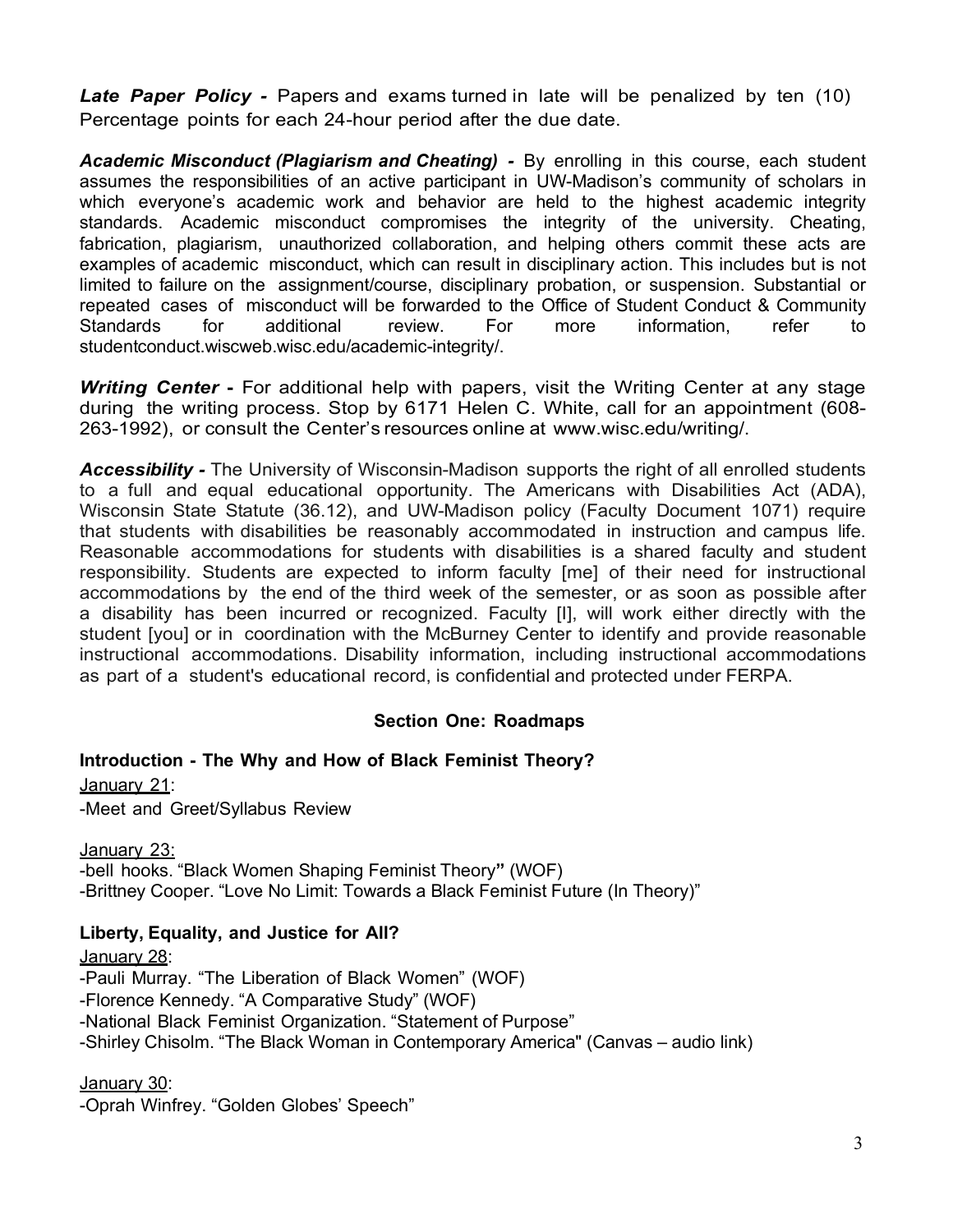-Kristal Brent. *"*A Manifesto of Sorts for a Black Feminist Movement" -Beyoncé. Lemonade (Canvas – video link)

#### **Towards a Black Materialist Feminism**

February 4:

-Claudia Jones. "An End to the Neglect of the Problems of the Negro Woman" (WOF) -Gloria Joseph. "Black Feminist Pedagogy and Schooling in White Capitalist America" (WOF)

#### February 6:

-Angela Davis. "*Interview with Linda Lowe* Angela Davis: Reflections on Race, Class, and Gender in the USA"

-Joy James. "Radicalizing Feminism"

-Eliza Grizwold. "The Hard-Left Candidate Taking on the Democratic Establishment in Southwestern Pennsylvania"

#### **(Re)Reading Black Nationalisms**

February 11:

-Panther Sisters. "Panther Sisters on Women's Liberation"

-Toni Cade Bambara. "On the Issue of Roles"

-Jamillah Karim. "Through Sunni Women's Eyes: Black Feminism and the Nation of Islam"

#### February 13:

-Frances White. "Africa on My Mind: Gender, Counter Discourse and African-American Nationalism" (WOF) -Pauline Terrelonge. "Feminist Consciousness and Black Women" (WOF) -In-class film: Still Revolutionaries

### **Black Feminism and/as Standpoint Theory**

February 18:

-Patricia Hill Collins. "The Social Construction of Black Feminist Thought" (WOF) -Anika Maaza Mann. "Race and Feminist Standpoint Theory"

February 20:

-Hazel Carby. "'Women's Era*'*: Rethinking Black Feminist Theory" -Tracey Reynolds. "Re-Thinking a Black Feminist Standpoint"

### **Section Two - Pioneering Schools of Black Feminist Thought**

#### **Womanisms**

February 25: -Alice Walker. "Alice Walker's Womanism" -Helen (charles). "The Language of Womanism: Rethinking Difference"

### February 27:

-Jacquelyn Grant. "Black Theology and the Black Woman" (WOF) -Monica Coleman. "Must I be a Womanist?" -In-class Film: Why Womanism? A Womanist and a Black Feminist in Conversation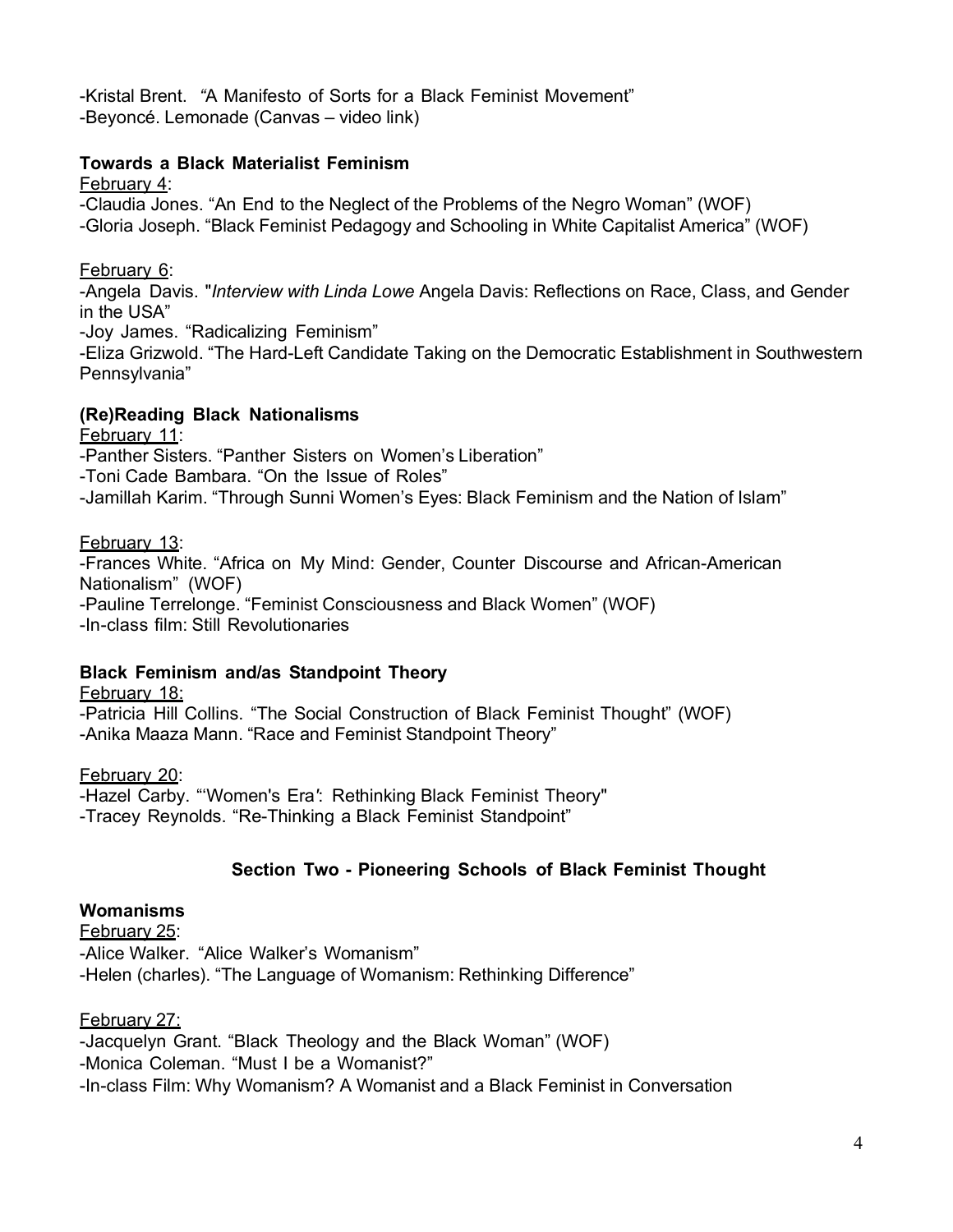March 3:

-L. Hudson-Weems. "Africana Womanism" -Nikol Alexander-Floyd and Evelyn Simien. "Revisiting 'What's in a Name': Exploring the Contours of Africana Womanist Thought"

### March 5: MIDTERM ESSAY REVIEW

## *MIDTERM ESSAY DUE – MARCH 9 AT 1:00 PM*

### **Intersectionality**

March 10:

-Combahee River Collective. "The Combahee River Collective Statement" (WOF) -Audre Lorde. "Age, Race, Class, and Sex: Women Redefining Difference" (WOF) -Kimberlé Crenshaw. "Demarginalizing the Intersection of Race and Sex"

### March 12:

-Wahneema Lubiano. "Black Ladies, Welfare Queens, and State Minstrels: Ideological War by Narrative Means"

-Dorothy E. Roberts. "Race, Gender, and Genetic Technologies: A New Reproductive Dystopia?"

## March 24:

-Jennifer Nash. "Re-Thinking Intersectionality" -Nikol Floyd-Alexander. "Disappearing Acts: Reclaiming Intersectionality in the Social Sciences in a Post-Black Feminist Era"

# **Section 3 – Specific Themes in Black Feminist Thought**

# **Crime and Punishment**

March 26:

-Jacklyn Huey and Michael J. Lynch. "The Image of Black Women in Criminology: Historical Stereotypes as Theoretical Foundation" -Michele Goodwin. "Gender, Race, and Mental Illness: The Case of Wanda Jean Allen"

# March 31:

-Kristen West Savali. "Black Women are Killed by Police Too" -Andrea Ritchie. "Policing Motherhood" -Angela Davis. "How Gender Structures the Prison System"

# **Education**

April 2:

-Monique Morris. "Struggling to Survive" -Monique Morris. "A Blues for Black Girls When the 'Attitude' is Enuf"

# April 7: - **Guest Lecture – Professor Linn Posey Maddox**

-bell hooks. "Engaged Pedagogy" -Elizabeth Higginbotham. "Designing an Inclusive Curriculum" (WOF)